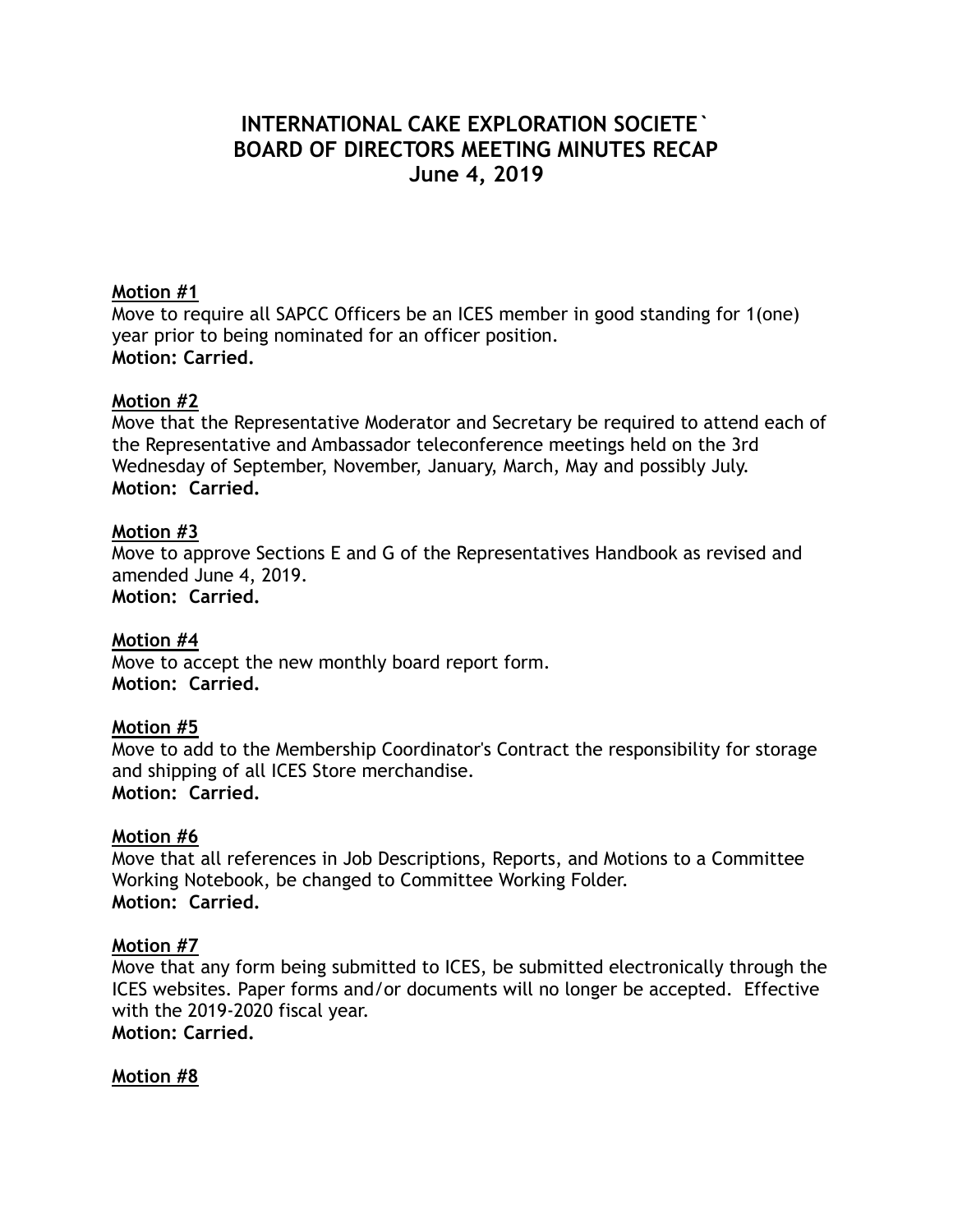Move to amend motion #3; 7/28/02 that currently reads each show treasurer must start sending a complete financial report by the first of each month to the ICES Treasurer, President and their show directors upon receipt of the seed money. Failure to do this can result in the loss of this position. Shows are to email the data to the ICES bookkeeper.

to now read: **each show treasurer must start sending a complete financial report by the tenth of each month to the ICES Treasurer, President and their show directors upon receipt of the seed money. Failure to do this can result in the loss of this position. Shows are to email the data to the ICES bookkeeper. Motion: Carried.**

# **Motion #9**

Move to amend motion #18 (3-4-13) which reads: "Move that all convention and show publicity and marketing material include the ICES logo, as well as the convention and show logo, effective with the 2014 NM ICES Convention and Show" to now read: "move that all convention and show publicity and marketing material include either the ICES logo or the words International Cake Exploration Societe´." **Motion: Carried.** 

# **Motion #10**

Move to retire the Annual Convention and Show Historical display cases and plaques. **Motion: Carried.**

# **Motion #11**

Move to add to the Show Photographer's contract: "to photograph the show pin, patch, or other historical items."

**Motion: Carried.**

# **Motion #12**

Move that remaining inventory of Show Souvenir Pins and Patches be added to the ICES Store. Any inventory not sold after three years will be disposed of. **Motion: Carried.**

# **Motion #13**

Move that the Annual ICES Convention and Show be known and promoted as "Cake Expo [insert year]", sponsored by The International Cake Exploration Societé, effective with the 2020 show. **Motion: Carried.**

# **Motion #14**

Move to accept the Cake Expo 2020 logo and promotional materials including rack card, vendor rack card, poker chips, step and repeat banner and 2019 Show Book Ad. **Motion: Carried.**

# **Motion #15**